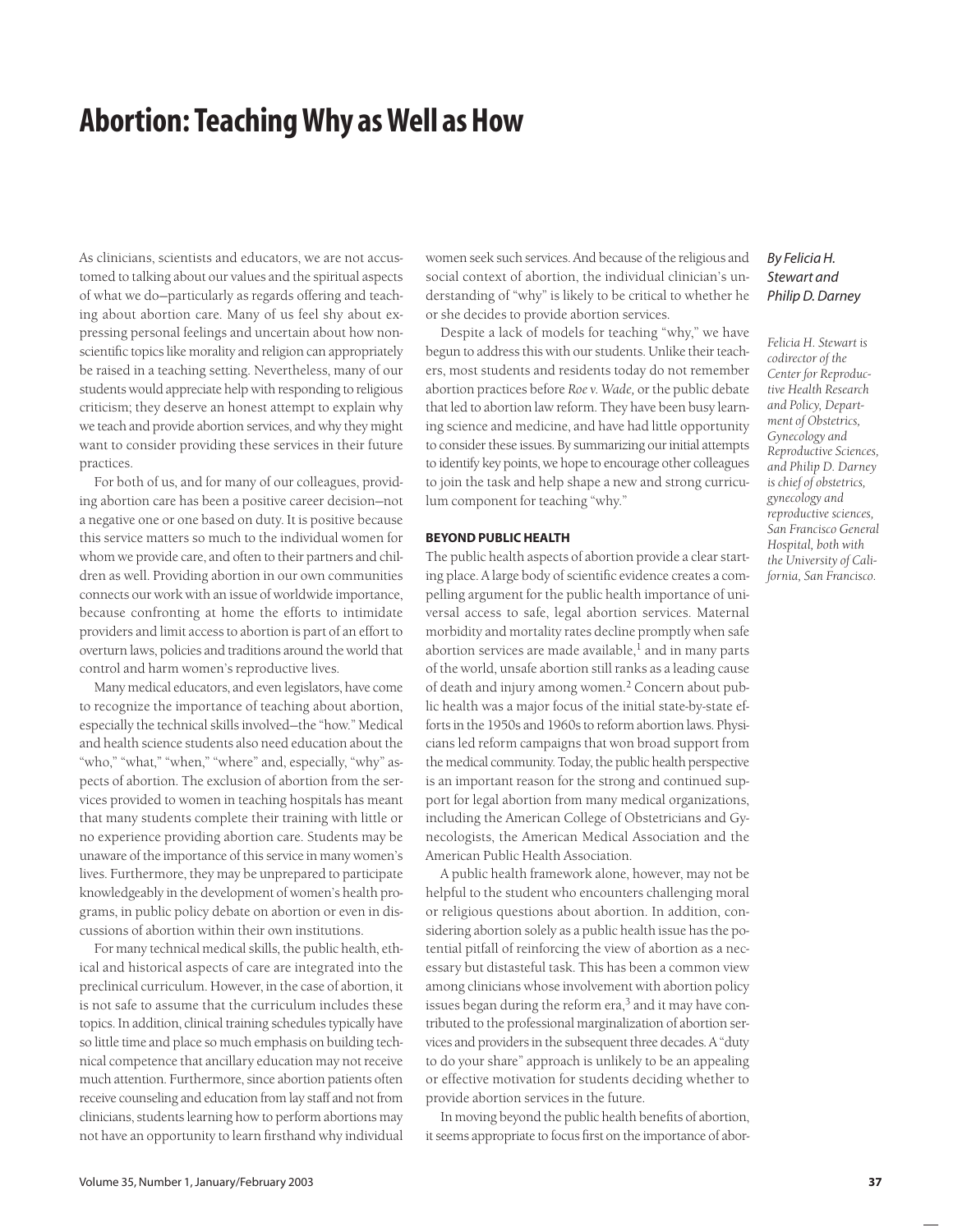tion access to individual women. The decision to become a mother has profound implications for the life and health of the woman. In an essay in the *New York Times,* Dr. Elizabeth Karlin, an abortion provider, eloquently expressed her moral conviction about taking the responsibilities of parenthood very seriously and how abortion plays a part: "I am an abortion practitioner because of my utmost respect for motherhood.…I am convinced that being a mother is the hardest job there is.…Even more than performing a religious ritual, being a mother requires precise abilities, arrangements, resources, and a community of support. Motherhood, then, is the true sacrament, and helping make it so is the essence of my work."4

*a simple medical task does not matter so much, but this one does.*

*Normally,* 

Women seeking abortions likewise take motherhood seriously. For some, the impact on family members, especially their children, is a primary consideration. For a few, health problems are the most important factor. And for many others, relationship, financial and educational issues are paramount. In our experience, however, women typically approach the decision with careful thought, and for many women (and couples), the moral importance of being the best parents they can be is a significant issue. They are determined to avoid parenthood in a situation that would make fulfilling their moral obligation unlikely or impossible. Although it may seem obvious, the weight of the decision about parenthood is an important topic for discussion because antichoice arguments often stereotype women who decide to terminate pregnancies as selfish and irresponsible.

It is true that some women seeking abortions do not seem to be making a careful decision or are unable to do so. However, consider these statistics: The U.S. annual abortion rate of 21 per 1,000 women aged 15–405 means that about 60 abortions occur for every 100 women over the roughly 35 years of their reproductive lives.<sup>6</sup> With so many women deciding to have an abortion, it is hard to imagine that a single stereotype includes them all. Women who have abortions are our neighbors, friends, mothers, sisters and daughters.

Although the U.S. abortion rate is lower than the worldwide average rate of 35 per 1,000 women, it is higher than rates in most other developed countries.7 Does this difference indicate that American women are somehow less responsible or moral? Would restricted access to abortion lower the abortion rate? There is no evidence to support these conclusions. Practical steps to reduce unintended pregnancies and, therefore, the need for abortions are easy to identify: Women and men in the United States are much less likely to have had comprehensive sexuality education and more likely to face economic obstacles in seeking contraceptive care than their counterparts in developed countries with lower abortion rates. Furthermore, public funding in the United States covers family planning services for fewer than half of the low-income couples who need them.8

#### **HEALTH BENEFITS OF ABORTION**

As abortion providers, our interaction with a woman may be brief, but it is usually an opportunity to provide an immediate health benefit and reinforce positive health behaviors. Women planning their contraceptive use after an abortion often need to solve problems they have had with side effects or method use so as to improve their success with pregnancy prevention. For many young women, seeking an abortion is the first important health decision they have had to make; recognition of their own abilities to take charge of their health can serve as a basis for other important health decisions, such as practicing contraception.

It may be surprising to see "immediate health benefit" listed as one of the positive aspects of abortion care. Most women deciding what to do about an unintended pregnancy do not consider the relative health risks for full-term pregnancy versus early abortion, but clinicians recognize very significant differences. Women who continue their pregnancy to term have at least 10 times the risk of death of those who choose abortion, $9$  as well as a significantly higher risk of morbidity—including a 20% risk for abdominal surgery (i.e., cesarean delivery). Is there any other medical situation in which a clinician would recommend that an option involving so much greater risk always be preferred?

But the decision to end a pregnancy is not directly parallel to other medical decisions: If a woman does not choose abortion, she will likely deliver a healthy baby, so the decision involves a potential life. Yet, religious opposition to abortion often considers only the potential life and ignores the woman's life and health risks. Women surely deserve some consideration in religious as well as medical thinking.

Just how the significance of potential life should be weighed in relation to the woman's (and existing family's) health and life provokes considerable disagreement.<sup>10</sup> Many religious groups have concluded that choosing abortion can be a moral decision consonant with religious teachings, and oppose efforts to impose legal or governmental interference. Examples include the American Baptist Churches, U.S.A.; Episcopal Church; Lutheran Church in America; Presbyterian Church, U.S.A.; Reorganized Church of Jesus Christ of Latter-Day Saints; Union of American Hebrew Congregations; Unitarian Universalist Association; United Church of Christ; and United Methodist Church.<sup>11</sup>

However, several religious bodies, such as the Roman Catholic Church and certain fundamentalist Christian groups, hold that abortion for any reason is unacceptable, or that it can be justified only in very limited situations. Although this conclusion represents the beliefs of a small minority of the U.S. public, the leaders of these religions have been extensively involved in efforts to restrict access to abortion services as a matter of public policy. They have been instrumental in achieving the virtual elimination of public funding for abortion services in many states, as well as for women who are federal employees or in the U.S. military. Many of these religious leaders also oppose the practice of contraception and comprehensive sexuality education for youth, and share the belief that pregnancy and childbearing should be determined by divine control. Included in this group are the leadership of the Catholic Church, Church of Jesus Christ of Latter-Day Saints, Lutheran Church– Missouri Synod and Southern Baptist Church.12